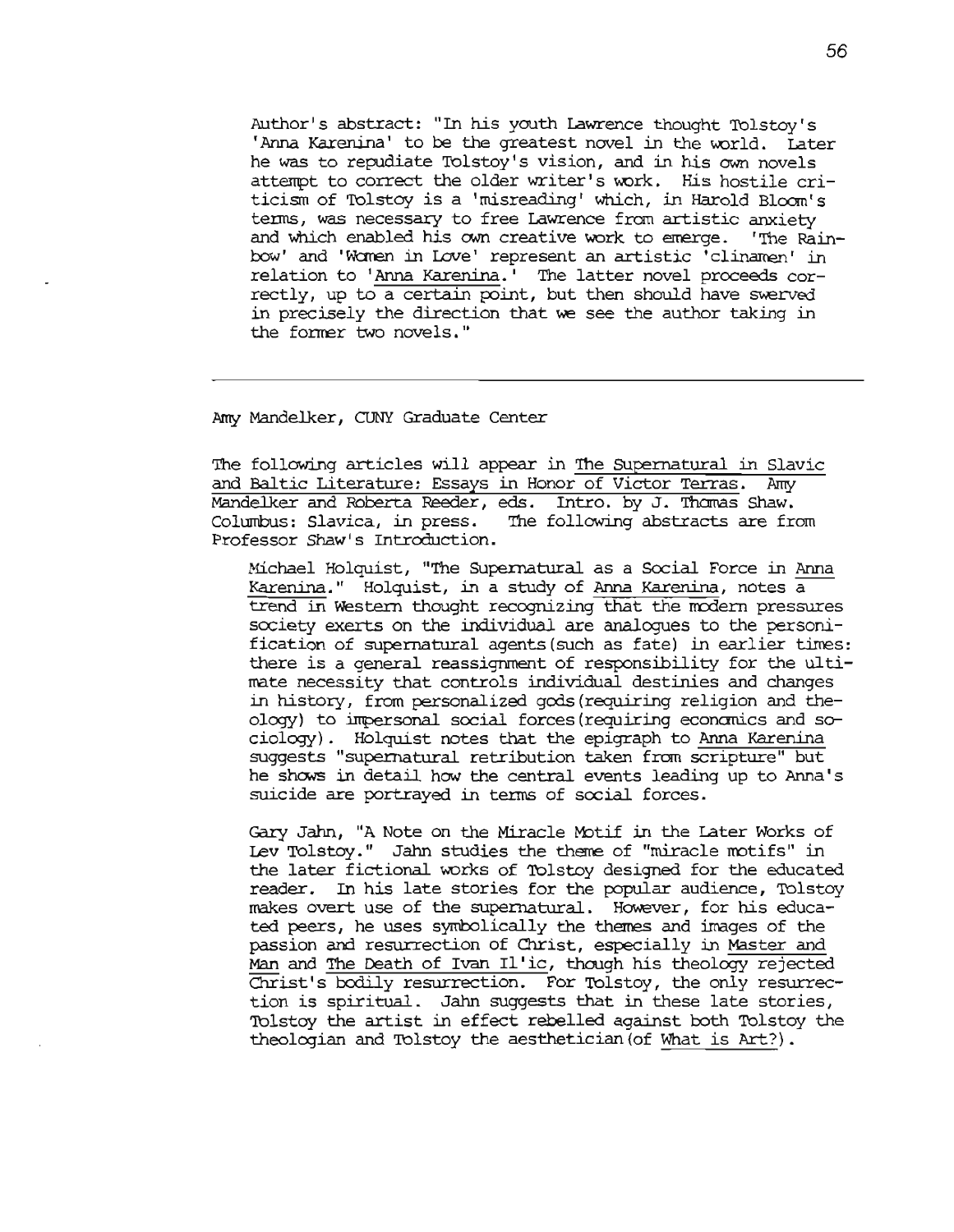<sup>A</sup> panel on "Anna Karenina and EUropean Literature" was presented at the annual AAASS meeting in Boston on Sunday, November 6, 1987. The panel was chaired by Richard Gustafson of Barnard College and Columbia University, and the discussant was Thomas G. Winner, Professor Emeritus of Brown University and Director, Boston University Program in Semiotics. The following abstracts were written by the author's of the papers.

"Rousseau's Emile as a Source for Anna Karenina." Thomas Barran, Brooklyn College.

In Part VIII of Anna Karenina, the resolution of Konstantin levin' <sup>5</sup> spiritual doubts hinges on his rediscovery of conscience as an innate ethical faculty. Levin's conscience has been working through his feelings rather than his reason, while his intellect pursues a futile search for the meaning of life. The novel cares full circle as Levin learns to heed his internal voices, in contrast to Anna who increasingly tries to silence hers, by denial, then morphine, finally by suicide. In portraying Levin's spiritual resolution in Part VIII, Tolstoy drew on the section of Book IV of Jean-Jacques Rousseau's Emile entitled "The Profession of Faith of a Savovard Vicar," which Tolstov esteemed a a profound source of moral teachings. In portraying Levin in Part VIII of Anna Karenina, Tolstoy drew on the advice of Rousseau's vicar to abandon far reaching intellectual searches for God and the reaning of life by turning instead to the inner voice of conscience which has been given to people as an infallible moral quide.

"The Shadow of Anna Karenina." Amy Mandelker, CUNY Graduate Center.

A casual utterance by an unnamed minor character early in Tolstoy's Anna Karenina institutes the canparison of Anna and Vronsky to characters in the Grimn fable of "a man withoot a shadow." '!he cliche of being shadowed, and the inaccurate, superficially irrelevant literary reference have passed unnoticed in the critical literature. An exploration of the cumulative effect of shadow imagery throughout the novel and of the symbolic value of the shad-CM figure is inforrred by literary tradition and Jung' s theory of archetypes. The result of this study reveals that the penumbrae of the shadow figure impinge on the fundamental thematic issues of the novel. The Faustian literary sub-texts concerning a man without a shadow, or, more accurately, a man whose shadow gains separate Mephistophelian autonomy, elaborate the novel's moral concern with sin and redemption. '!he Jungian interpretation of the mythic shadow figure locates this myth in the human psyche, and refocuses our perception of Anna's ordeal as the struggle for unity.